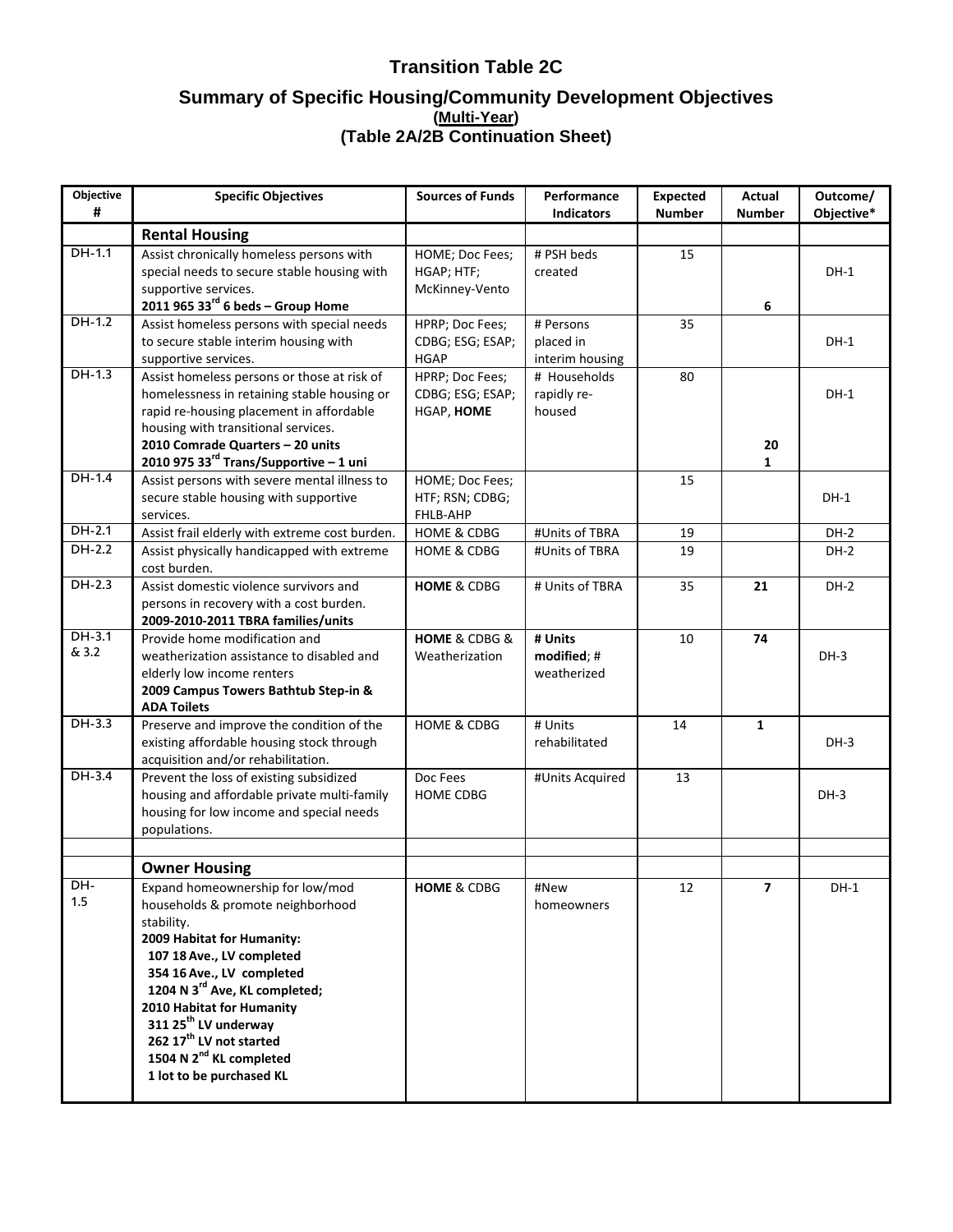#### **Transition Table 2C**

#### **Summary of Specific Housing/Community Development Objectives (Multi-Year) (Table 2A/2B Continuation Sheet)**

|                | 2011 Habitat for Humanity<br>231 Carolina St., LV purchased<br>1 lots to be purchased LV<br>2 lots to be purchased KL<br>2011 CAP: 235 Douglas LV completed<br>2011 Longview Housing Authority<br>207-211 20 <sup>th</sup> Ave completed 2 units<br>2012 Longview Housing Authority<br>143 17 Ave., LV underway |                                |                                       |    |                |        |
|----------------|-----------------------------------------------------------------------------------------------------------------------------------------------------------------------------------------------------------------------------------------------------------------------------------------------------------------|--------------------------------|---------------------------------------|----|----------------|--------|
| DH-3.1<br>&3.2 | Provide home modification and<br>weatherization assistance to disabled and<br>elderly low income homeowners<br>2012 Longview Housing Authority<br><b>Elderly Aging-in Place 6-8</b><br>2 completed<br>2 underway                                                                                                | HOME & CDBG;<br>Weatherization | # Units<br>modified; #<br>weatherized | 25 | $\overline{2}$ | $DH-3$ |
|                |                                                                                                                                                                                                                                                                                                                 |                                |                                       |    |                |        |
| DH-3.3         | Preserve and improve the condition of the<br>existing affordable housing stock through<br>rehabilitation.                                                                                                                                                                                                       | <b>HOME &amp; CDBG</b>         | # Units<br>rehabilitated              | 20 |                | $DH-3$ |

#### **Transition Table 2C Summary of Specific Housing/Community Development Objectives (Multi-Year) (Table 2A/2B Continuation Sheet)**

| Obj<br># | <b>Specific Objectives</b>                                                                                                             | <b>Sources of Funds</b>                                                                                                   | Performance<br><b>Indicators</b>           | <b>Expected</b><br><b>Number</b> | Actual<br><b>Number</b>                                                                                                  | Outcome/<br>Objective* |
|----------|----------------------------------------------------------------------------------------------------------------------------------------|---------------------------------------------------------------------------------------------------------------------------|--------------------------------------------|----------------------------------|--------------------------------------------------------------------------------------------------------------------------|------------------------|
|          | <b>Community Development</b>                                                                                                           |                                                                                                                           |                                            |                                  |                                                                                                                          |                        |
| $SL-1.1$ | Highlands Neighborhood Trail<br>Phases 1, 2 & 3<br>2009 Trail Segment 1, Phase 1 & 2<br>2010/11 Phase 3<br><b>Portion of Segment 2</b> | <b>CDBG</b> ; WA Trail<br>Funds; private<br><b>WA Transportation</b><br><b>Enhancement</b><br><b>City LV Capital Fund</b> | Phases completed;<br>Segments<br>completed | 3 Phases<br>2 Segments           | Segment<br>1 & Part<br>$\overline{2}$<br>Oregon<br>Way to<br><b>Douglas</b><br><b>Phases</b><br>1, 2, 3<br>complet<br>ed | $SL-1$                 |
| $SL-1.2$ | Highlands - Resurface basketball courts at<br>Archie Anderson Park<br>2009 Completed with City Funds                                   | <b>CDBG</b><br><b>City of Longview</b>                                                                                    | 4 courts<br>resurfaced                     | $\mathbf{1}$                     | 4                                                                                                                        | $SL-1$                 |
| $SL-1.3$ | Highlands - Develop master plan for<br>Archie Anderson Park<br>2009 Master Plan Adopted.                                               | <b>CDBG</b> ; private                                                                                                     | Master plan<br>created                     | 1                                | 1                                                                                                                        | $SL-1$                 |
|          |                                                                                                                                        |                                                                                                                           |                                            |                                  |                                                                                                                          |                        |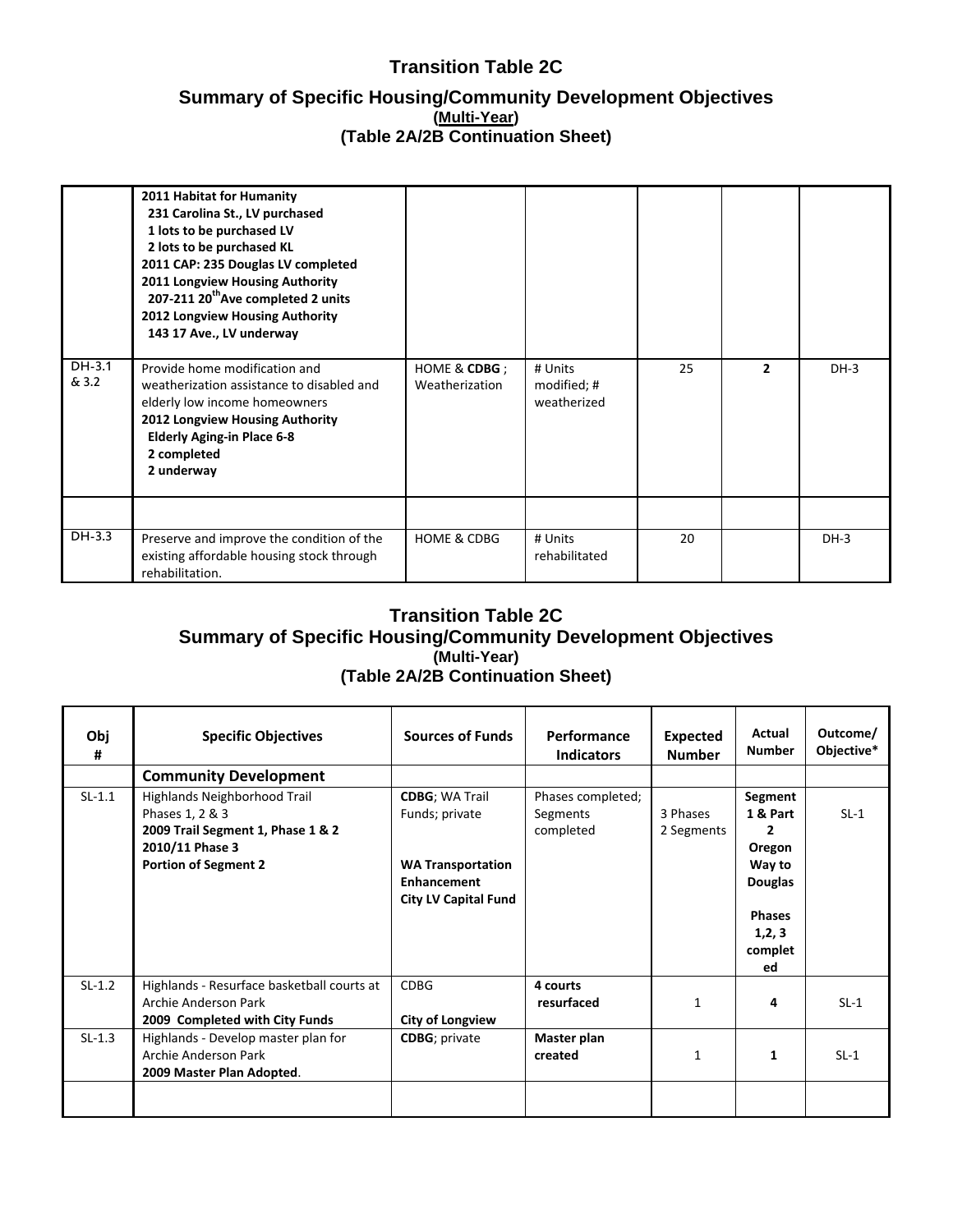| $SL-1.4$  | <b>Highlands Community Center</b><br>development                                                                                                                                                             | CDBG; foundations;<br>private; WA Parks          | Community center<br>completed                     | $\mathbf{1}$             |        | $SL-1$ |
|-----------|--------------------------------------------------------------------------------------------------------------------------------------------------------------------------------------------------------------|--------------------------------------------------|---------------------------------------------------|--------------------------|--------|--------|
|           |                                                                                                                                                                                                              |                                                  |                                                   |                          |        |        |
| $SL-1.5$  | Highlands - Archie Anderson Park<br>Improvements                                                                                                                                                             | CDBG; city; WA park<br>funds; private            | Water Feature;<br><b>Ball Field</b><br>Improvmts. | $\overline{2}$           |        | $SL-1$ |
| $SL-1.6$  | Highlands parks & open space<br>improvements                                                                                                                                                                 | CDBG; city;<br>foundations;<br>private; WA Parks | # Park/open space<br>improvements                 | Unknown                  |        | $SL-1$ |
| $SL-1.7$  | Highlands mini-grants to fund community<br>projects                                                                                                                                                          | CDBG; city; private                              | # Projects                                        | Unknown                  |        | $SL-1$ |
| $SL-1.8$  | Highlands - Public/private property<br>improvements to reduce crime (CPTED)                                                                                                                                  | CDBG; city; private                              | # Properties<br>improved                          | Unknown                  |        | $SL-1$ |
| $SL-1.9$  | Victoria Freeman Park Improvements                                                                                                                                                                           | CDBG; city; WA park<br>funds; private            | Field imprvmnts;<br>New features                  | Unknown                  |        | $SL-1$ |
| $SL-1.10$ | Kellogg Park Improvements                                                                                                                                                                                    | CDBG; city; WA park<br>funds; private            | Imprvmnts &<br>Upgrades                           | Unknown                  |        | $SL-1$ |
| $SL-1.11$ | Paths, trails & open space development                                                                                                                                                                       | CDBG; city; WA trail<br>funds; private           | # Parks<br>L.F. Trails<br># Open spaces           | Unknown                  |        | $SL-1$ |
| $SL-1.12$ | Upgrade Catlin Building for recreational<br>use* (Kelso)                                                                                                                                                     | State CDBG; city;<br>WA park funds;<br>private   | <b>Building</b><br>imprvmnts<br>Installed         | $\mathbf{1}$             |        | $SL-1$ |
| $SL-1.13$ | Recreation/Drop In Center for youth                                                                                                                                                                          | CDBG; city; WA park<br>funds; private            | Develop building<br>& site                        | 1                        |        | $SL-1$ |
| $SL-1.14$ | Senior Center<br>2012 Kitchen Improvement                                                                                                                                                                    | CDBG; foundations;<br>private; WA Parks          | Develop building<br>& site                        | $\mathbf{1}$             | 1      | $SL-1$ |
| $SL-1.15$ | <b>Center for Disabled Persons</b>                                                                                                                                                                           | CDBG; city; private;<br>foundations;<br>WA CTED  | Develop building<br>& site                        | 1                        |        | $SL-1$ |
| $SL-1.16$ | <b>Child Care Centers</b>                                                                                                                                                                                    | CDBG; city; private;<br>foundations;<br>WA CTED  | Develop buildings<br>& sites                      | 1                        |        | $SL-1$ |
| $SL-1.17$ | Adult day care facility for elderly &<br>mentally disabled                                                                                                                                                   | CDBG; city; private;<br>foundations;<br>WA CTED  | Develop building<br>& site                        | $\mathbf{1}$             |        | $SL-1$ |
| $SL-1.18$ | "Clubhouse" facility for special needs<br>populations                                                                                                                                                        | CDBG; city; private;<br>foundations;<br>WA CTED  | Develop building<br>& site                        | 1                        |        | $SL-1$ |
|           | Infrastructure                                                                                                                                                                                               |                                                  |                                                   |                          |        |        |
| $SL-3.1$  | Highlands water & sewer improvements                                                                                                                                                                         | CDBG; city; private                              | L.F. waterline<br>L.F. sewer line                 | Unknown<br><b>Uknown</b> |        | $SL-3$ |
| $SL-3.2$  | Highlands storm drainage - Beech Street                                                                                                                                                                      | CDBG; city; private                              | L.F. stormdrain<br># streetscape<br>enhancements  | Unknown<br>Unknown       |        | $SL-3$ |
| $SL-1.19$ | Streetscape improvements - Downtown<br>& Highlands<br>2009 26 <sup>th</sup> Ave. 200 Block 5 Trees<br>2009 26 <sup>th</sup> & Alabama -4 Handicap Ramps<br>2009 25 <sup>th</sup> & Alabama -4 Handicap Ramps | CDBG; city; private<br><b>CDBG-R</b>             | # Street trees<br># Street furniture<br># Ramps   | Unknown<br>Unknown       | 5<br>8 | $SL-1$ |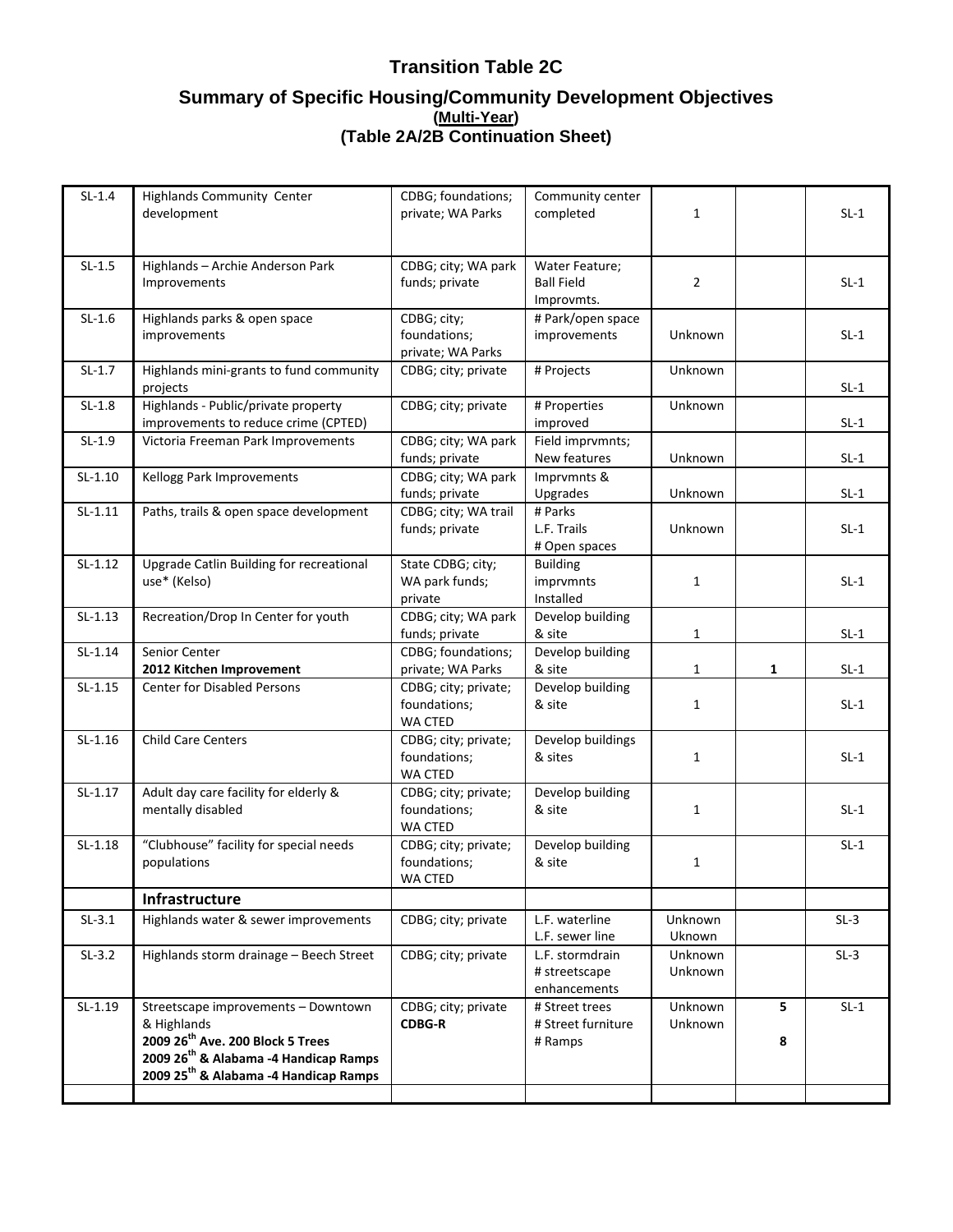| $SL-1.20$         | Street & alley lighting - Downtown &<br>Highlands<br>2009 - 26 <sup>th</sup> Ave. 200 block<br>2009 25 <sup>th</sup> Ave. 200 block                                                    | CDBG; city; PUD;<br>private<br><b>CDBG-R</b> | # Blocks lit<br># Alley blocks       | Unknown<br>Unknown | $\overline{2}$                   | $SL-1$   |
|-------------------|----------------------------------------------------------------------------------------------------------------------------------------------------------------------------------------|----------------------------------------------|--------------------------------------|--------------------|----------------------------------|----------|
| $SL-3.3$          | Improved street connectivity in eligible<br>areas* (Kelso)                                                                                                                             | State CDBG; city;<br>private                 | # Streets<br>connected               | Unknown            |                                  | $SL-3$   |
| $SL-3.4$          | Street improvements in eligible areas*<br>(Kelso)                                                                                                                                      | State CDBG; city;<br>private                 | # Streets<br>Improved                | Unknown            |                                  | $SL-3$   |
|                   | <b>Public Facilities</b>                                                                                                                                                               |                                              |                                      |                    |                                  |          |
| $SL-1.21$         | Homeless shelter & services for youth                                                                                                                                                  | Doc Fee; CDBG;<br>state/federal; private     | # beds created<br># youth served     | $\mathbf{1}$       |                                  |          |
| $SL-1.22$         | Create a "one-stop" homeless resource<br>center.                                                                                                                                       | Doc Fee; CDBG;<br>private;                   | <b>Resource Center</b><br>created    | $\mathbf{1}$       |                                  | $SL-1$   |
| $DH-1.6$          | Operational & capital improvement<br>support for emergency shelters<br>2009-2013 LV Document Recording Fees                                                                            | Doc Fee; CDBG;<br>ESAP; ESG                  | # Shelters assisted                  | $\overline{2}$     | $\overline{2}$                   | $DH-1$   |
| $SL-3.5$<br>Amend | Improve Pubic Community Facilities for<br>persons with Disabilities<br>2010 Progress Center Addition                                                                                   | <b>CDBG</b> , Private Bank<br>Loan           | <b>Addition</b><br>Constructed       | 30                 | 36                               | $SL-3.5$ |
|                   | <b>Public Services</b>                                                                                                                                                                 |                                              |                                      |                    |                                  |          |
| DH-1.7            | Fair housing & housing counseling                                                                                                                                                      | CDBG; State;<br>private                      | # persons served                     | Unknown            |                                  | $DH-1$   |
| $DH-1.8$          | Highlands - Housing counseling &<br>financial education services                                                                                                                       | CDBG; State;<br>private                      | # persons served                     | Unknown            |                                  | $DH-1$   |
| DH-2.4            | Homeownership/Foreclosure prevention                                                                                                                                                   | CDBG; State;                                 | # persons served                     |                    |                                  | $DH-2$   |
|                   | counseling<br>2010 Foreclosure Prevention Counseling                                                                                                                                   | private                                      | # foreclosures<br>prevented          | Unknown            | 45                               |          |
| $SL-1.23$         | Expand food bank services.<br>2009 Help Warehouse (duplicated Hshld)<br>2010 Help Warehouse (unduplicated)<br>2011 Help Warehouse (unduplicated)<br>2012 Help Warehouse (unduplicated) | CDBG; State; United<br>Way; private          | # households<br>served<br>(7 months) | Unknown            | 4,641<br>2,181<br>1,426<br>1,893 | $SL-1$   |
| $SL-1.24$         | After-school and recreation programs for<br>youth, teens & families                                                                                                                    | CDBG; State;<br>private; UWay                | # youth served                       | Unknown            |                                  | $SL-1$   |
| $SL-1.25$         | Recreational Programs for seniors &<br>disabled                                                                                                                                        | CDBG; State;<br>private; UWay                | # persons served                     | Unknown            |                                  | $SL-1$   |
| $SL-1.26$         | Access to primary & behavioral health<br>care                                                                                                                                          | CDBG; State;<br>private;                     | # persons served                     | Unknown            |                                  | $SL-1$   |
| $SL-1.27$         | Early intervention services to families in<br>generational poverty<br>2010 Mentoring Low-Income Children                                                                               | CDBG; State;<br>private; UWay                | # families served                    | Unknown            | 5<br>children                    | $SL-1$   |
| $SL-1.28$         | Palliative/Home health care                                                                                                                                                            | CDBG; State;<br>private                      | # persons served                     | Unknown            |                                  | $SL-1$   |
| $SL-1.28$         | Senior services                                                                                                                                                                        | CDBG; State;<br>private                      | # seniors served                     | Unknown            |                                  | $SL-1$   |
| $SL-1.29$         | Disabled services                                                                                                                                                                      | CDBG; State;<br>private                      | # disabled persons<br>served         | Unknown            |                                  | $SL-1$   |
| $SL-1.30$         | Highlands "Adopt-a-Street" programs to<br>assist with landscaping, lighting, painting                                                                                                  | CDBG; State;<br>private                      | # Streets adopted<br># Sponsors      | Unknown            |                                  | $SL-1$   |
|                   |                                                                                                                                                                                        |                                              |                                      |                    |                                  |          |
| DH-1.3            | <b>Transitional Employment Services to</b>                                                                                                                                             | <b>CDBG</b>                                  | # Veterans                           |                    |                                  | DH-1.3   |